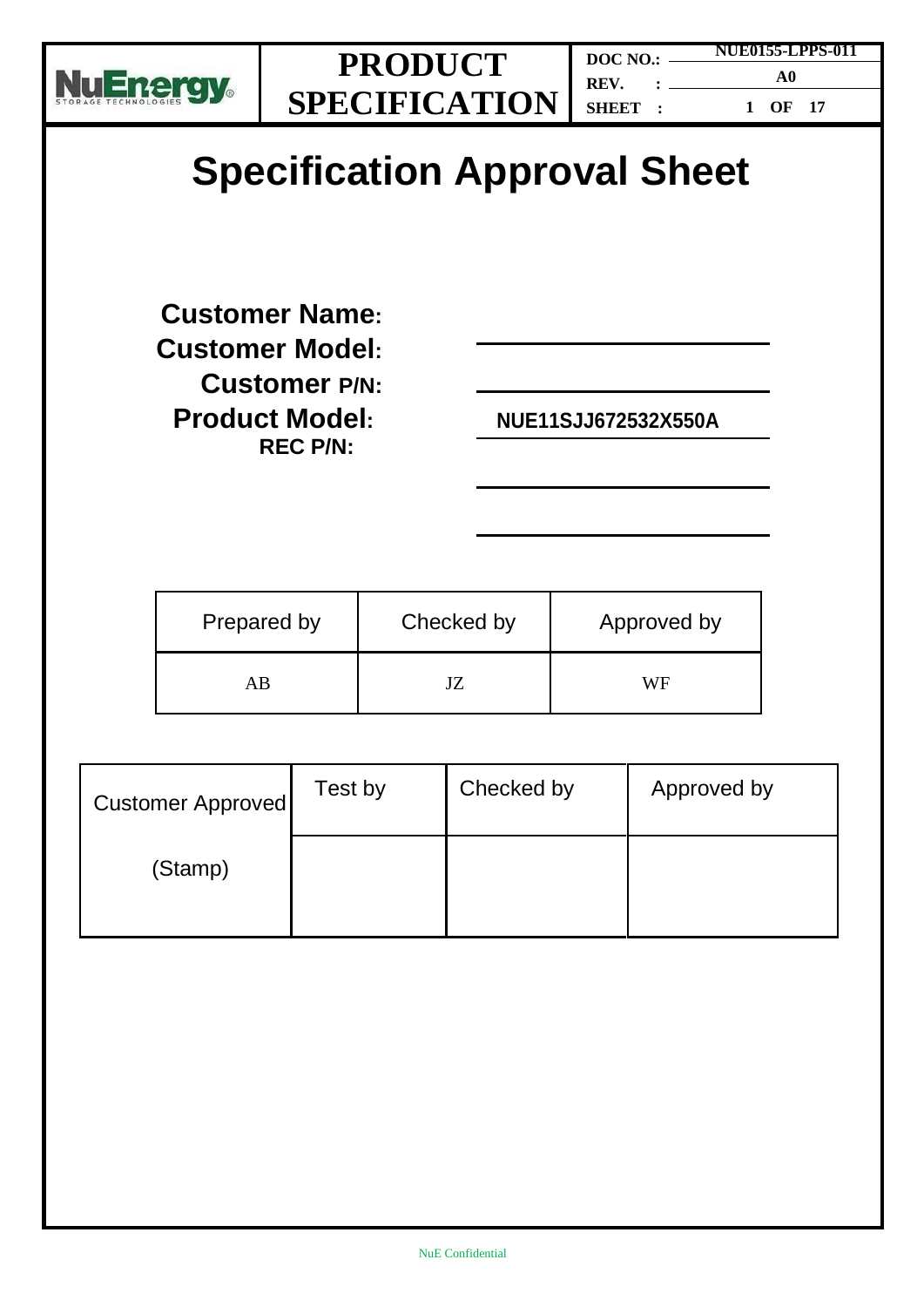

| $DOC NO.: \$   |  | <b>NUE0155-LPPS-011</b> |
|----------------|--|-------------------------|
|                |  | A0                      |
| <b>SHEET</b> 3 |  | 2 OF 17                 |

**Revision History**

| <b>Revision</b> | <b>Description</b> | <b>Date</b> | Approval |
|-----------------|--------------------|-------------|----------|
|                 |                    |             |          |
| A <sub>0</sub>  | New released       | 2016-11-04  | WF       |
|                 |                    |             |          |
|                 |                    |             |          |
|                 |                    |             |          |
|                 |                    |             |          |
|                 |                    |             |          |
|                 |                    |             |          |
|                 |                    |             |          |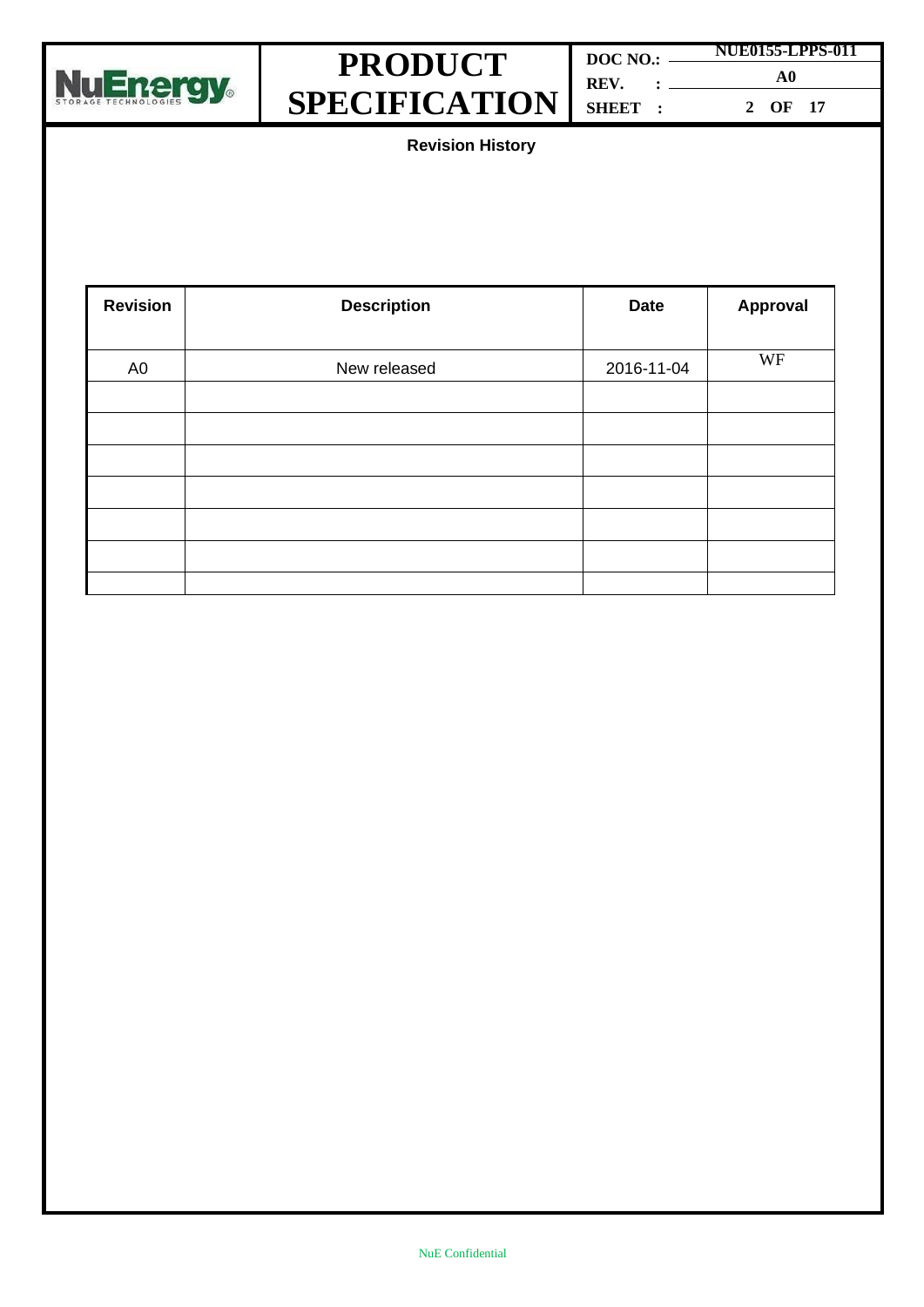

|         |  | <b>NUE0155-LPPS-011</b> |  |
|---------|--|-------------------------|--|
|         |  | A0                      |  |
| SHEET : |  | 3 OF 17                 |  |

### **Contents**

- 1. Scope
- 2. Product basic information
- 3. Battery OutlineDrawing
- 4. Electricalcharacteristics
- 5. Conditionadaptingcharacteristics
- 6. Cell safety performance
- 7. Battery safety performance
- 8. Others
- 9. Testing requirements
- 10. Electrical Characteristics
- 11. Cell
- 12. Electric Protect Features
- 13. Schematic circuit diagram
- 14. PCB PartsList BO
- 15. PCBLayout
- 16. Package
- 17 Warranty, Battery Precautions and Safety Instructions

Customer Inquiry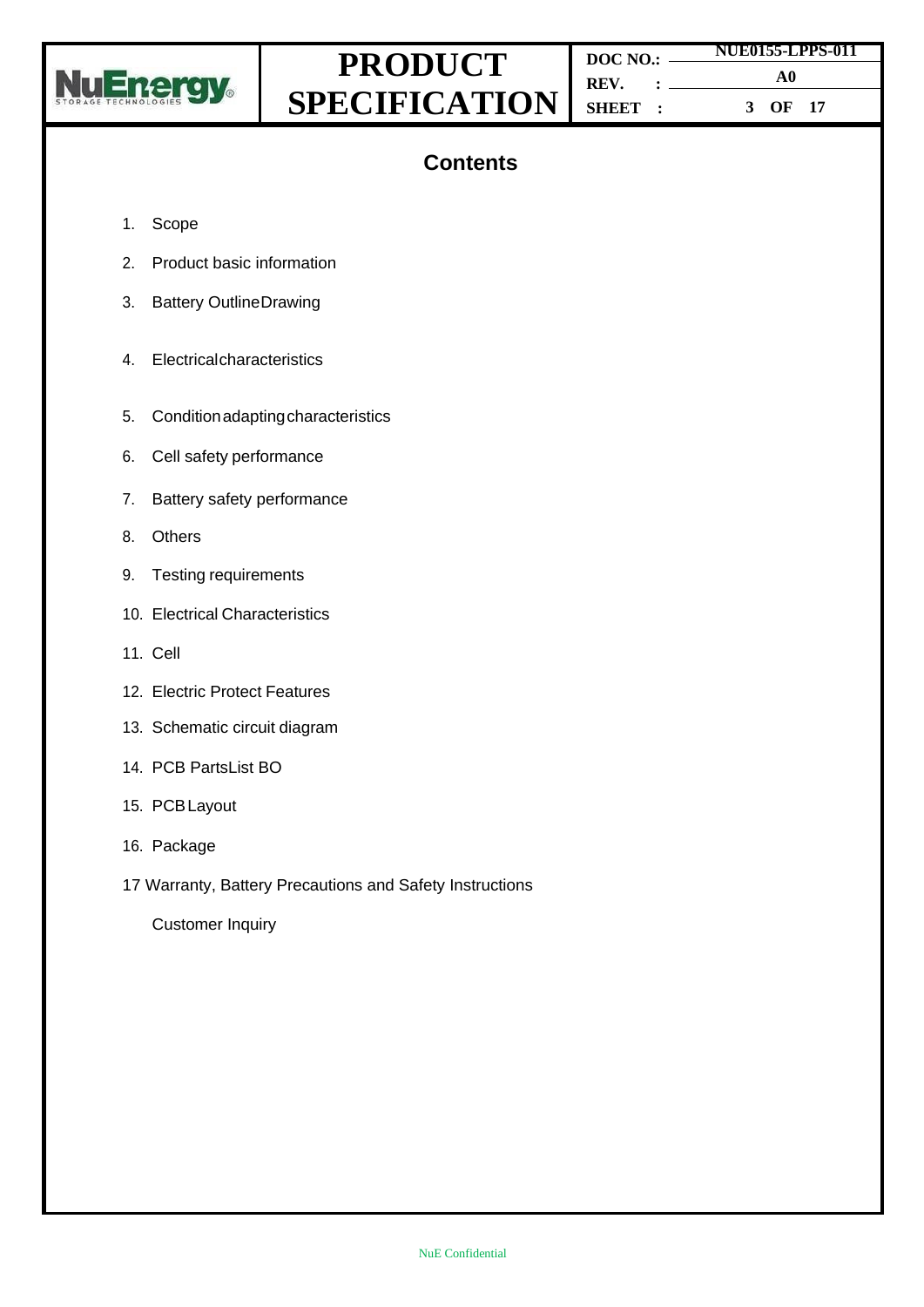

| DOC NO.: | NUE0155-LPPS-011 |  |
|----------|------------------|--|
| REV.     | A0               |  |
| SHEET :  | OF 17<br>4       |  |

#### **1. Scope**

The specification shall be applied to Lithium-ion Polymer (LIP) rechargeable battery pack which is provided by NuEnergy Storage Technologies.

#### **Reference standard:**

GB/T 18287-2013, IEC/EN61960, UL1642

#### **2. Product basic information**

| <b>Items</b>                                                                                                                                                                 | <b>Parameter</b>                                   |                       |  |
|------------------------------------------------------------------------------------------------------------------------------------------------------------------------------|----------------------------------------------------|-----------------------|--|
| Battery model                                                                                                                                                                | 672532                                             |                       |  |
| Design scheme                                                                                                                                                                | S-8261DAA-M6T1U +PE6968                            |                       |  |
| Nominal voltage                                                                                                                                                              | 3.7V                                               |                       |  |
| Minimum capacity                                                                                                                                                             | 550mAh                                             |                       |  |
| <b>Typical capacity</b>                                                                                                                                                      | 600mAh                                             |                       |  |
| Charging voltage                                                                                                                                                             | 4.2V                                               |                       |  |
| Discharging cut-off voltage                                                                                                                                                  | 3.0V                                               |                       |  |
| Standard charging                                                                                                                                                            | 0.2C /4.2V                                         |                       |  |
| Max charging                                                                                                                                                                 | 1.0C /4.2V                                         |                       |  |
| Standard discharging                                                                                                                                                         | 0.2C/3.0V                                          |                       |  |
| Max discharging                                                                                                                                                              | 1.0C/3.0V                                          |                       |  |
| Weight                                                                                                                                                                       | Appr. 10.0g                                        |                       |  |
| Shipment voltage                                                                                                                                                             | $≥3.90V$                                           |                       |  |
| Battery pack impedance                                                                                                                                                       | ≤190mΩ                                             |                       |  |
| Operating temperature                                                                                                                                                        | $0^{\circ}$ C ~ 45 $^{\circ}$ C<br>Charging:       |                       |  |
|                                                                                                                                                                              | Discharging: -20°C ~60°C                           |                       |  |
|                                                                                                                                                                              | $-10^{\circ}$ C ~25 $^{\circ}$ C                   | (12 months, ≥85%)     |  |
| Storage (At 50% SOC and specified                                                                                                                                            | $-10^{\circ}$ C $-45^{\circ}$ C                    | (6 months, ≥85%)      |  |
| temp, recoverable capacity in % vs time)                                                                                                                                     | -10 $^{\circ}$ C ~55 $^{\circ}$ C                  | (1 month,<br>$≥90%$ ) |  |
|                                                                                                                                                                              | $20 + 5$<br>is the recommended storage temperature |                       |  |
| There should not beany remarkable scratches, cracks, bolts<br>cauterization, deformations, swelling, leakage and so on, o h<br>Visual Inspection<br>the surface of the cell. |                                                    |                       |  |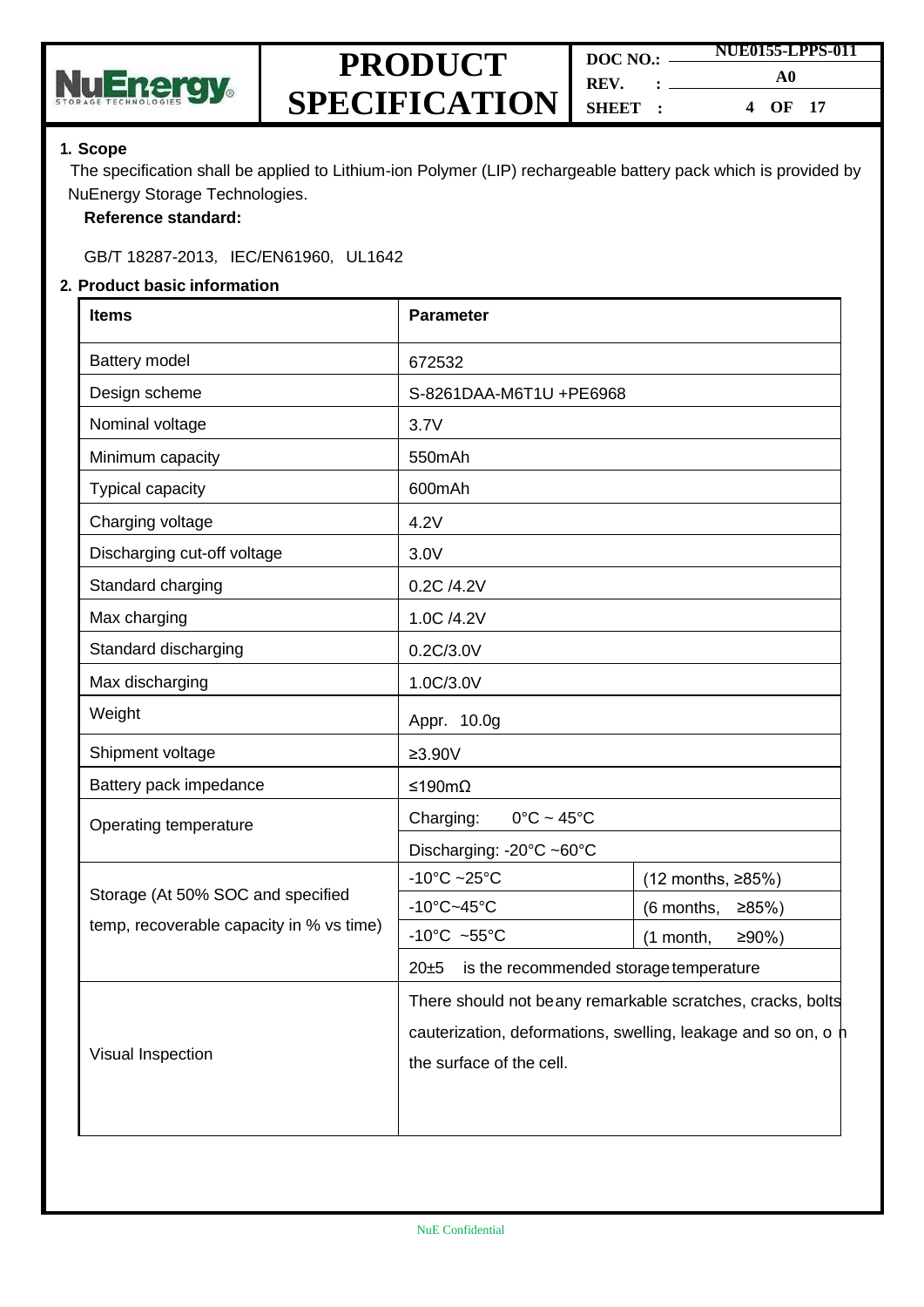

| BOM(Bill of materials) |                  |                      |     |             |
|------------------------|------------------|----------------------|-----|-------------|
| NO.                    | Material Name    | Specification        | Qty | Remark      |
|                        | Cell             | 672532/550mAh/3.7V   |     | <b>RoHS</b> |
| 2                      | Protection board | PCB1840-10           |     | <b>RoHS</b> |
| 3                      | Wire             | Red Wire UL3302#28   |     | <b>RoHS</b> |
|                        |                  | Black Wire UL3302#28 |     | <b>RoHS</b> |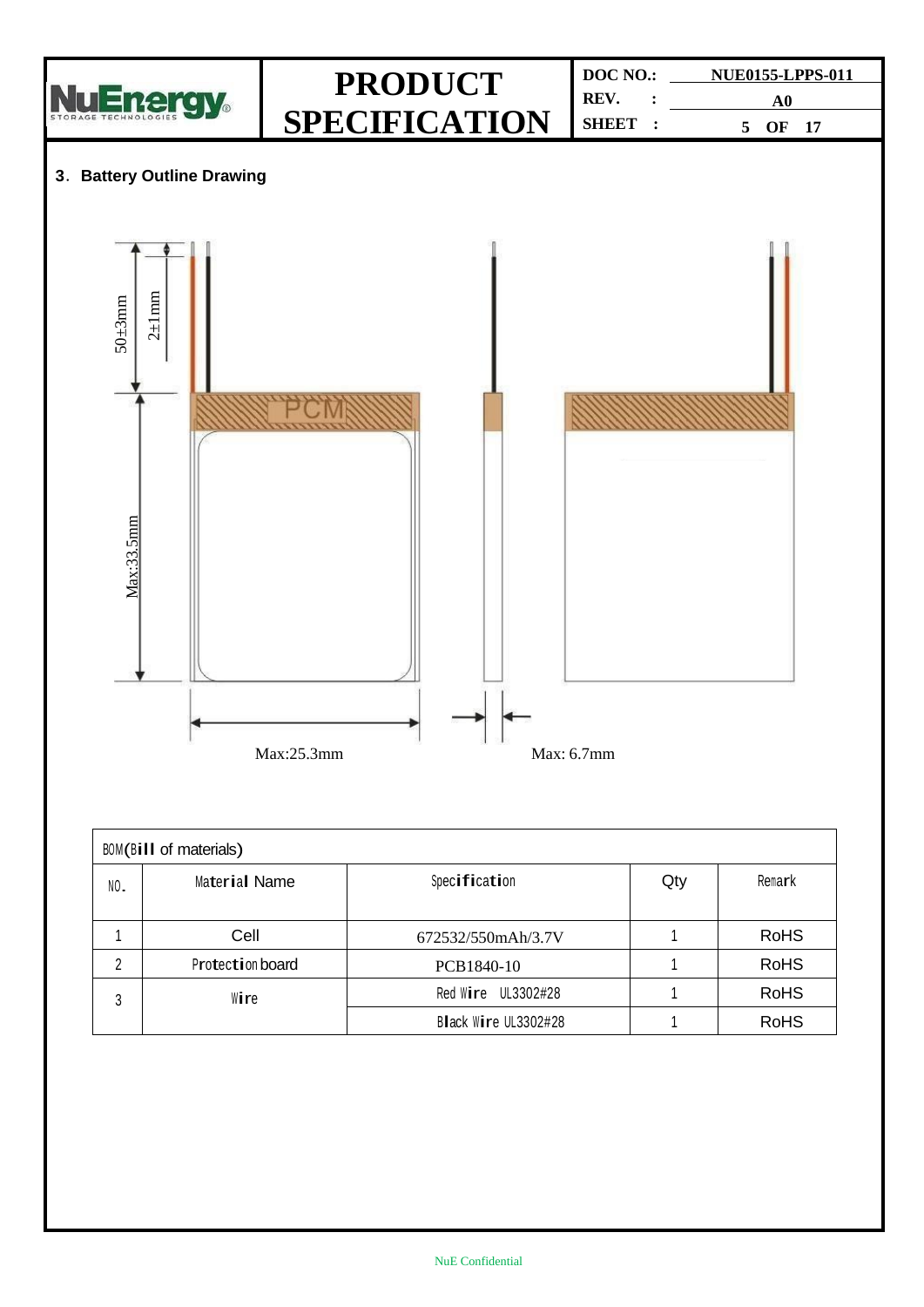

**DOC NO.: REV. : SHEET : NUE0155-LPPS-011 A0 6 OF 17**

#### **4**. **Electrical characteristics**

| No.                                                                                                                                                                                                                                            | <b>Items</b>              | <b>Test Method</b>                                                                                                                                                     | <b>Criteria</b> |  |
|------------------------------------------------------------------------------------------------------------------------------------------------------------------------------------------------------------------------------------------------|---------------------------|------------------------------------------------------------------------------------------------------------------------------------------------------------------------|-----------------|--|
| 1                                                                                                                                                                                                                                              | <b>Standard Charge</b>    | Charging the cell initially with constant current at 0.2C<br>and then with constant voltage at 4.2V till charge current<br>declines to 0.02C.                          | N/A             |  |
| $\overline{2}$                                                                                                                                                                                                                                 | <b>Minimal Capacity</b>   | The capacity means the discharge capacity of the cell,<br>which is measured with discharge current of 0.2C with<br>3.0V cut-off voltage after the standard charge.     | $\geq 550$ mAh  |  |
| 3                                                                                                                                                                                                                                              | Charge/Discharge<br>Cycle | The capacity on 0.2C discharge shall be measured after<br>300 cycles of 0.2C charge and discharge at 23±2°C.                                                           | Capacity≥80%    |  |
| 4                                                                                                                                                                                                                                              | Retention<br>Capability   | After full charging, storing the battery 28 days with 20 $\pm$<br>5°C condition, and then staying 1 hours with discharge<br>current of 0.2C till 3.0V cut-off voltage. | Capacity≥85%    |  |
| <b>Typical capacity</b><br>The capacity means the average discharge capacity of the cell, which is measured with discharge current<br>of 0.2C with 3.0V cut-off voltage after the standard charge at 23±2°C environment temperature, unit: mAh |                           |                                                                                                                                                                        |                 |  |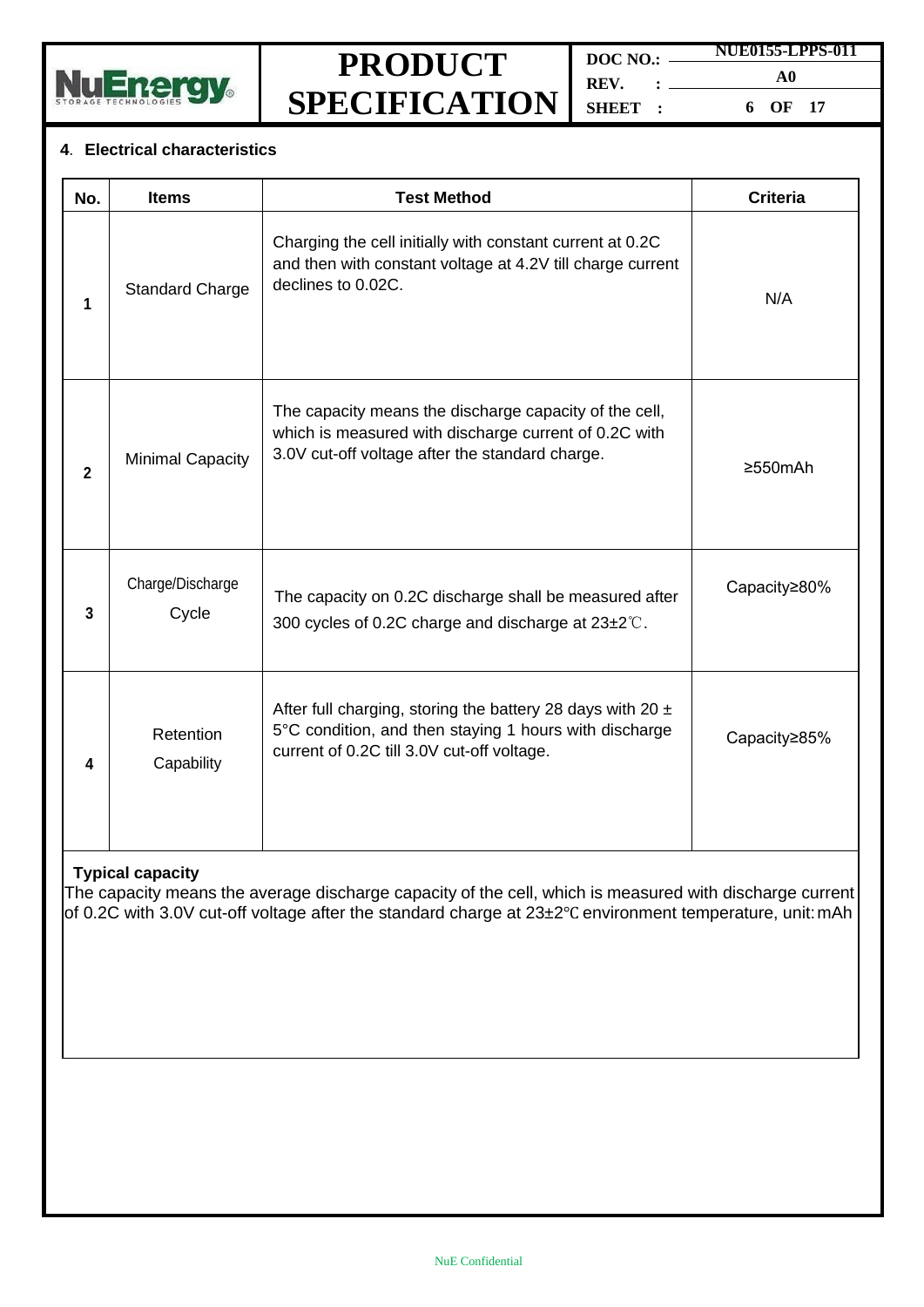

**DOC NO.: NUE0155-LPPS-011 REV. : A0 SHEET : 7 OF 17**

|  |  |  | 5. Condition adapting characteristics |
|--|--|--|---------------------------------------|
|--|--|--|---------------------------------------|

| No.            | <b>Items</b>                                | <b>Test Method</b>                                                                                                                                                                                                                                        | <b>Criteria</b>                                                                                                                             |
|----------------|---------------------------------------------|-----------------------------------------------------------------------------------------------------------------------------------------------------------------------------------------------------------------------------------------------------------|---------------------------------------------------------------------------------------------------------------------------------------------|
| 1              | Constant<br>temperature<br>and<br>Humidity  | After standard charging, put cell into the box that the<br>temperature is 40±2°C and the humidity ranges between<br>90~95% for 48 hours, then put it at $23\pm2^{\circ}$ C for 2 hours,<br>then discharge with current of 0.2C to the cut-off<br>voltage. | No distortion, no rust,<br>no leakage, no venting,<br>no<br>rupture, no fire, no<br>explosion, the discharge<br>time is not less than 3hrs. |
| $\overline{2}$ | <b>High Temperature</b><br>Performance Test | After full charging, put the cell into box with high<br>temperature of $55^{\circ}$ C $\pm 2^{\circ}$ C for 2h, then discharge with current<br>of 1.0C to the cut-off voltage.                                                                            | No distortion, no rupture,<br>no fire, no smoke or<br>leakage Discharge<br>time≥51min                                                       |
| 3              | Low Temperature<br>Performance Test         | After full charging, put the cell into box with low<br>temperature of -10 $\pm$ 2°C for 16~24h, then discharge<br>with current of 0.2C to the cut-off voltage.                                                                                            | No distortion, no rupture,<br>no fire, smoke or<br>leakage Discharge<br>time≥3h                                                             |
|                |                                             |                                                                                                                                                                                                                                                           |                                                                                                                                             |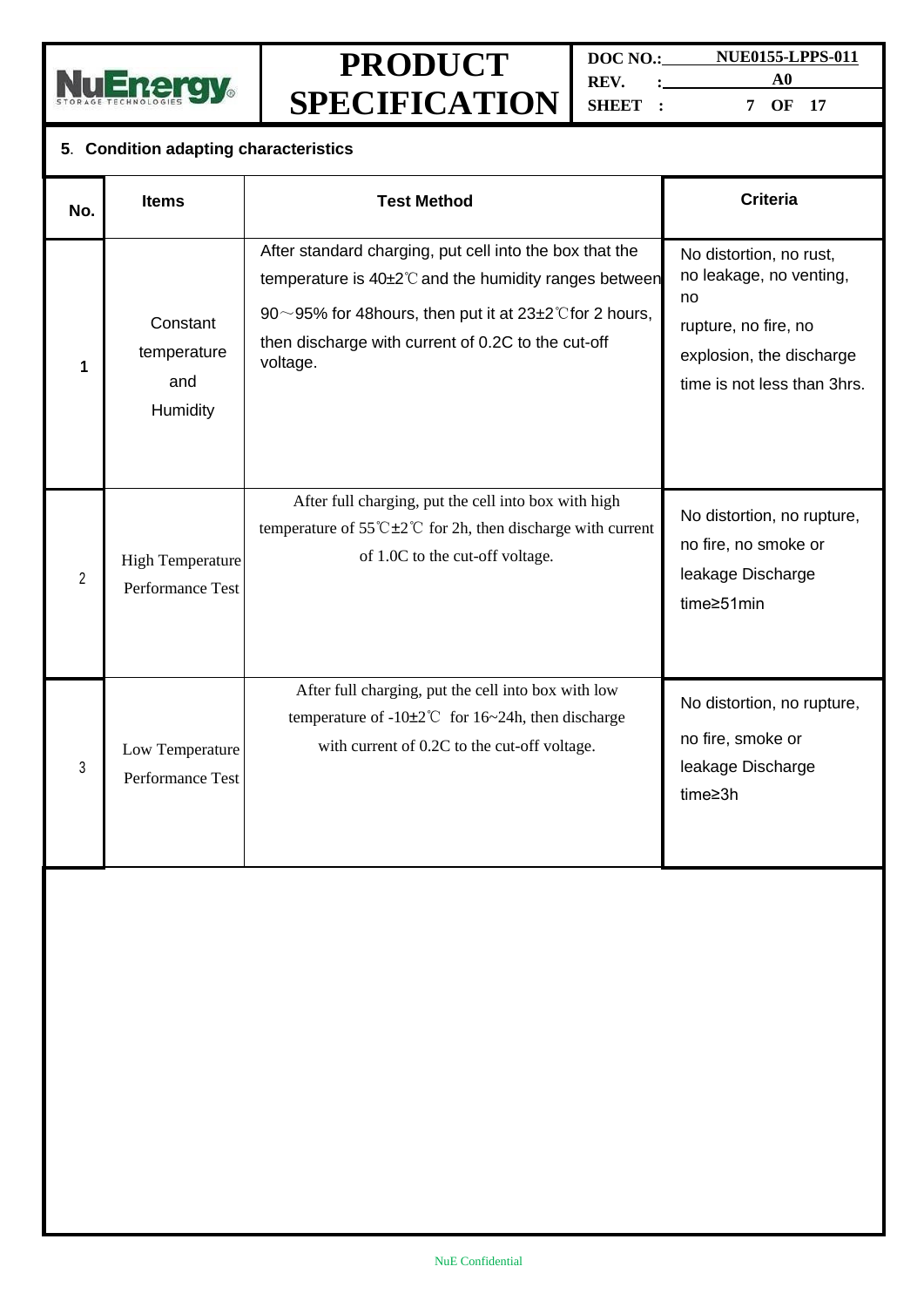

**DOC NO.: NUE0155-LPPS-011 REV. : A0 SHEET : 8 OF 17**

#### **6. Cell safety performance**

| No.          | <b>Items</b>                       | <b>Test Method</b>                                                                                                                                                                                                                      | <b>Criteria</b>           |
|--------------|------------------------------------|-----------------------------------------------------------------------------------------------------------------------------------------------------------------------------------------------------------------------------------------|---------------------------|
| 1            | Cell<br>Overcharge                 | After discharge to limit voltage, charged at constant current<br>of 3C and constant voltage of 4.6V, While voltage<br>reachesto the max, if charging continued over 7 hours or<br>temperature is 20% less than the top, close the test. | No explosion and no fire. |
| $\mathbf{2}$ | External<br>Short-<br>circuit Test | Cell terminals are short-circuited to discharged state less<br>than 0.1V or longer time with a resistance of $50 \text{m}\Omega$ or less.<br>Tests are to be conducted at room temperature.                                             | No explosion and no fire. |
| 3            | Over-Discharge<br>Test             | Cell is discharged at a current of 1C rate for 2.5 hours. (If<br>current stops by safety or passive circuit on the battery, test<br>is finished.).                                                                                      | No explosion and no fire. |
| 4            | <b>Crush Test</b>                  | Crush between two flat plates. Applied force is about 13kN.                                                                                                                                                                             | No explosion and no fire. |
| 5            | <b>Impact Test</b>                 | Impact between bar (15.8mm diameter) and 9.1Kg falling<br>material (at a height of 6.1cm). Bar is laid across thecenter<br>of the test sample.                                                                                          | No explosion and no fire. |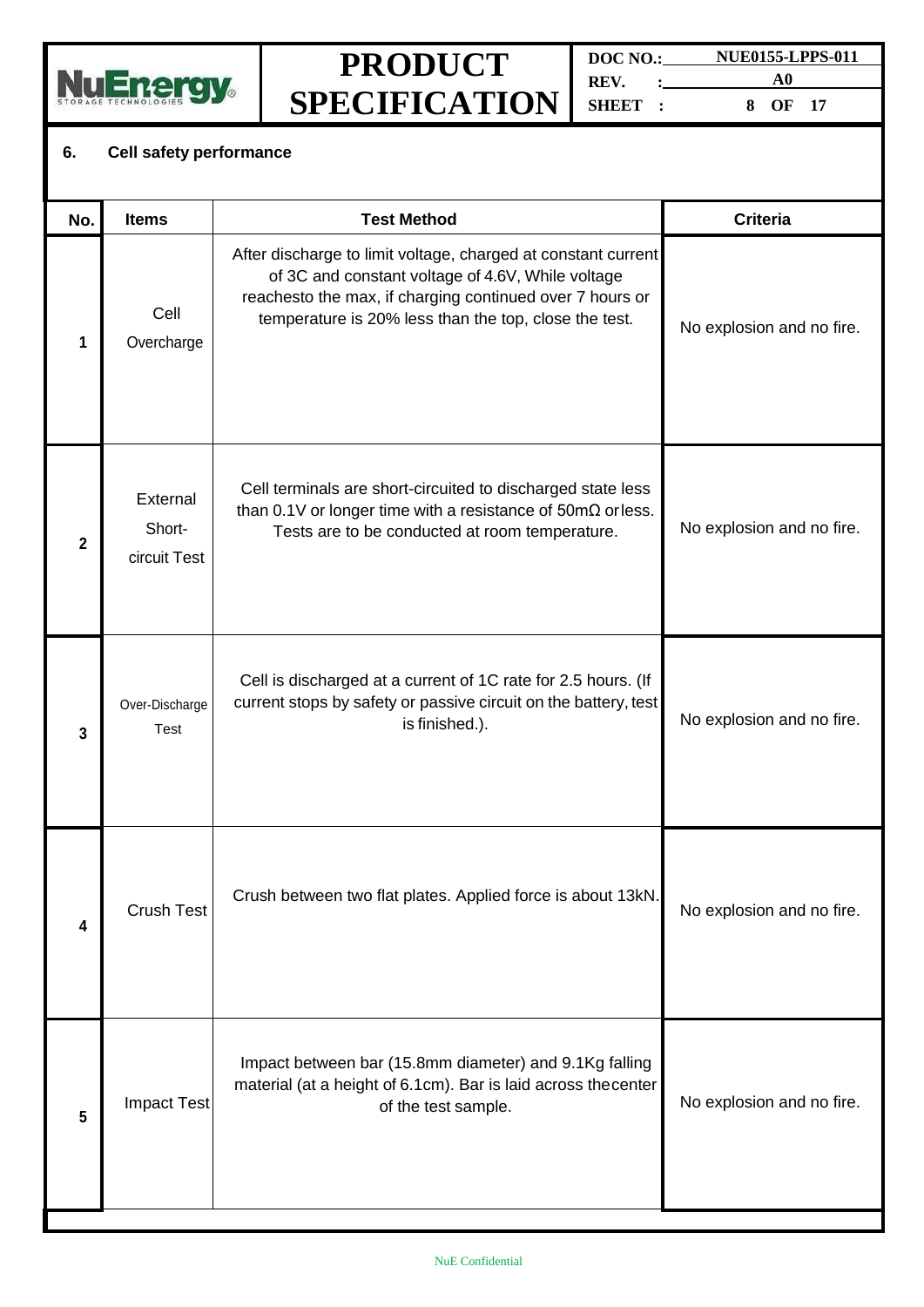|                |                      | <b>PRODUCT</b> |                                                                                                                                                                                                                                                                                                      | DOC NO.:                                                         | NUE0155-LPPS-011                      |
|----------------|----------------------|----------------|------------------------------------------------------------------------------------------------------------------------------------------------------------------------------------------------------------------------------------------------------------------------------------------------------|------------------------------------------------------------------|---------------------------------------|
|                |                      |                | <b>SPECIFICATION</b>                                                                                                                                                                                                                                                                                 | REV.<br><b>SHEET</b>                                             | $\mathbf{A0}$                         |
| 6              | Drop                 |                | After standard charging, the cell is to be dropped from a<br>height of 1.2meter onto a thickness of 20mm board,<br>dropped once in the positive and negative directions of<br>three mutually perpendicular X, Y, Z axes.                                                                             | 9<br>OF<br>17<br>No leakage, no smoke,<br>no fire, no explosion. |                                       |
| $\overline{7}$ | <b>Vibration Tes</b> |                | Fixed the fully charged cell to vibration table and subjected<br>to vibration cycling that the frequency is to be varied at the<br>rate of 1Hz per minute between 10Hz and 55Hz, the<br>excursion of the vibration is 0.8mm. The cell shall be<br>vibrated for 90 ~100 minutes per axis of XYZ axes. |                                                                  | No explosion, no fire, no<br>leakage. |
| 8              | Heating              |                | After standard charging, put cell in the baking oven and<br>5±2°C per minute to a temperature of $130\pm2$ °C, remain for<br>start, the temperature of the oven is to be raised at a rate of<br>30 minutes at that temperature.                                                                      |                                                                  | No explosion and no fire.             |
|                |                      |                |                                                                                                                                                                                                                                                                                                      |                                                                  |                                       |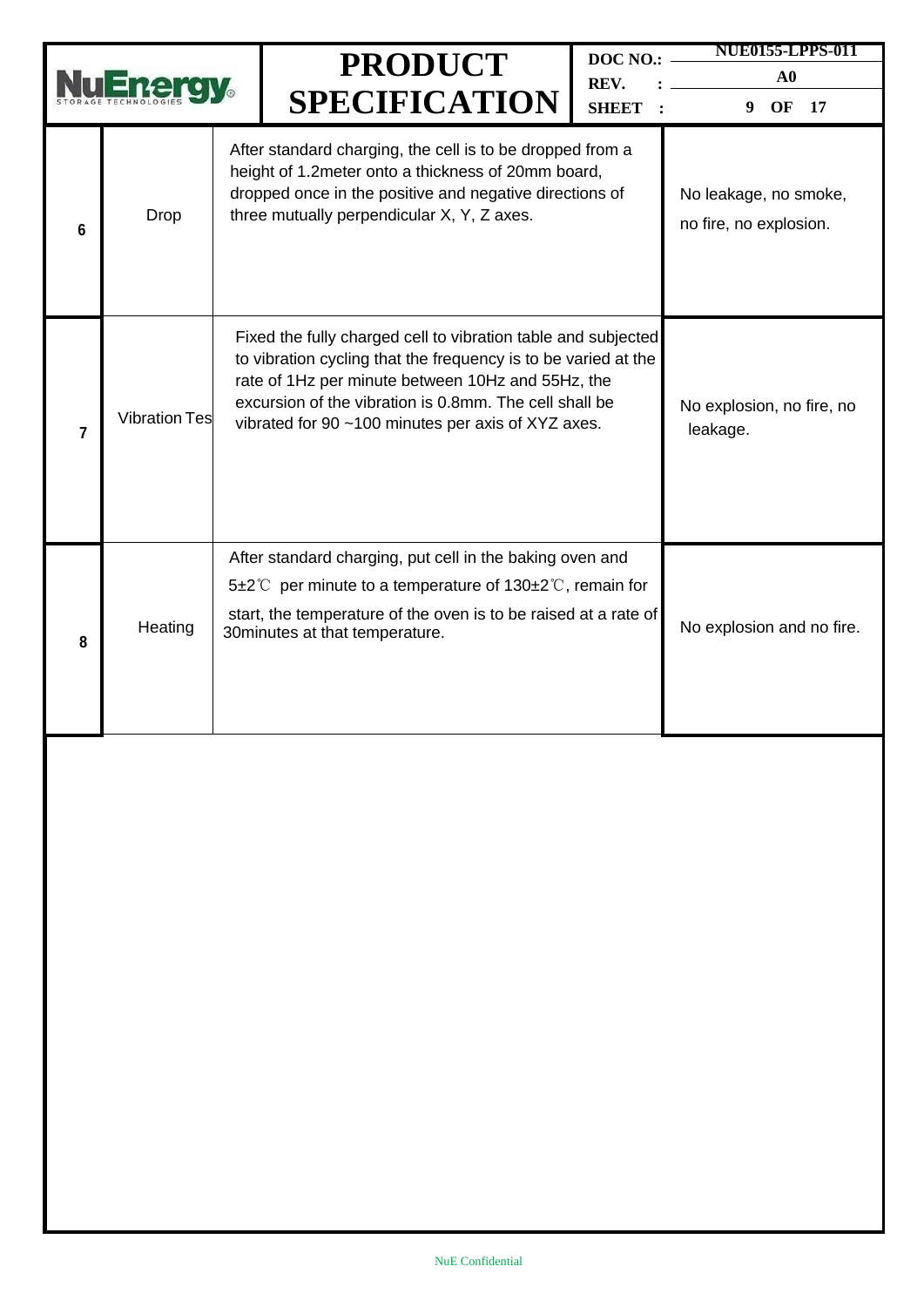| <b>Battery safety performance</b><br>7. |                                 |  | <b>PRODUCT</b><br><b>SPECIFICATION</b>                                                                                                                                                                                                                           | DOC NO.:<br>REV.<br>SHEET :                                       | NUE0155-LPPS-011<br>$\bf{A0}$<br>OF<br>17<br><b>10</b>                                      |
|-----------------------------------------|---------------------------------|--|------------------------------------------------------------------------------------------------------------------------------------------------------------------------------------------------------------------------------------------------------------------|-------------------------------------------------------------------|---------------------------------------------------------------------------------------------|
| 1                                       | Overcharge<br>protection        |  | After battery charge finished, then charge the battery for 8<br>hours with a power which can provide 2 times more than<br>nominal voltage and 2C <sub>5</sub> A current.                                                                                         | No fire, no explosion.<br>The electrical properties<br>of normal. |                                                                                             |
| $\overline{2}$                          | Over<br>discharge<br>protection |  | After the battery is fully charged, discharge at $20\pm5^{\circ}$<br>conditions with 0.2C <sub>5</sub> A until the battery voltage drops to the<br>over discharge voltage, then discharge with a $30\Omega$ resister<br>for 24 hours.                            | No fire, no explosion.<br>The electrical properties<br>of normal. |                                                                                             |
| 3                                       | Short<br>protection             |  | After standard charging, connect the positive and negative<br>terminals of the cell with copper wire having a maximum<br>resistance load of 0.1 $\Omega$ at room temperature, the test is<br>discontinued when the surface temperature lower than $10^{\circ}$ . |                                                                   | The battery shall no<br>rupture, smoke, catch fire,<br>or leakage.<br>Battery Voltage ≥3.6V |

#### **8. Others**

Any matters that this specification doesn't cover should be conferred between the customer and NuE.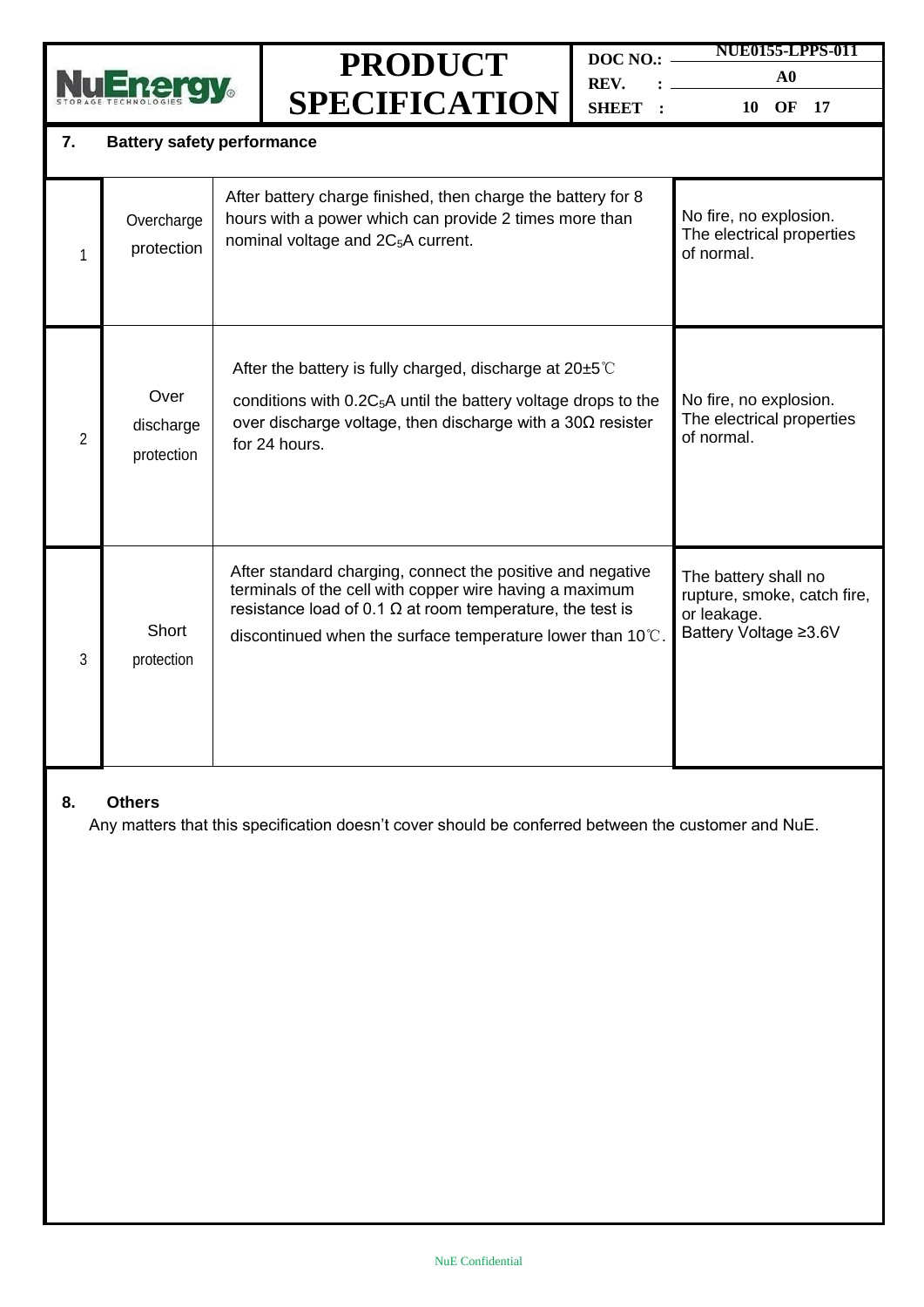

|         | <b>NUE0155-LPPS-011</b> |  |  |
|---------|-------------------------|--|--|
| REV. :  | A0                      |  |  |
| SHEET : | 11 OF 17                |  |  |

#### **9. Testing requirements**

- 9.1 Battery test environment
	- Temperature: 23±2℃

Relative humidity: 60± 20% RH

Atmospheric pressure: 86~106 KPa

#### 9.2 Measuring instrumentation requirements

Voltage instrumentation requirements: Measuring the voltage meter accuracy no less than 0.5 magnitude Current instrumentation requirements: Measuring the current meter accuracy no less than 0.5 magnitude Time instrumentation requirements: Measuring the time meter accuracy no less than0.1% Temperature instrumentation requirements: Measuring the temperature meter accuracy no less than0.5C

Impedance instrumentation requirements: Measuring impedance should by sinusoidal alternating (1 KHZ) test

#### **10**.**Electrical Characteristics**

#### 10.1 Battery charge/discharge

10.1.1 Full charged definition

With charging voltage 4.2V, current 0.2C continued to charge the battery pack, when charging current drops to 0.02C charging is terminated, shall be full charged.

#### 10.1.2 Full discharged definition

Standard discharge current 0.2 C for continuous discharge, when the voltage drops to discharge cut-off voltage 3.0V discharge is terminated, shall be full discharged.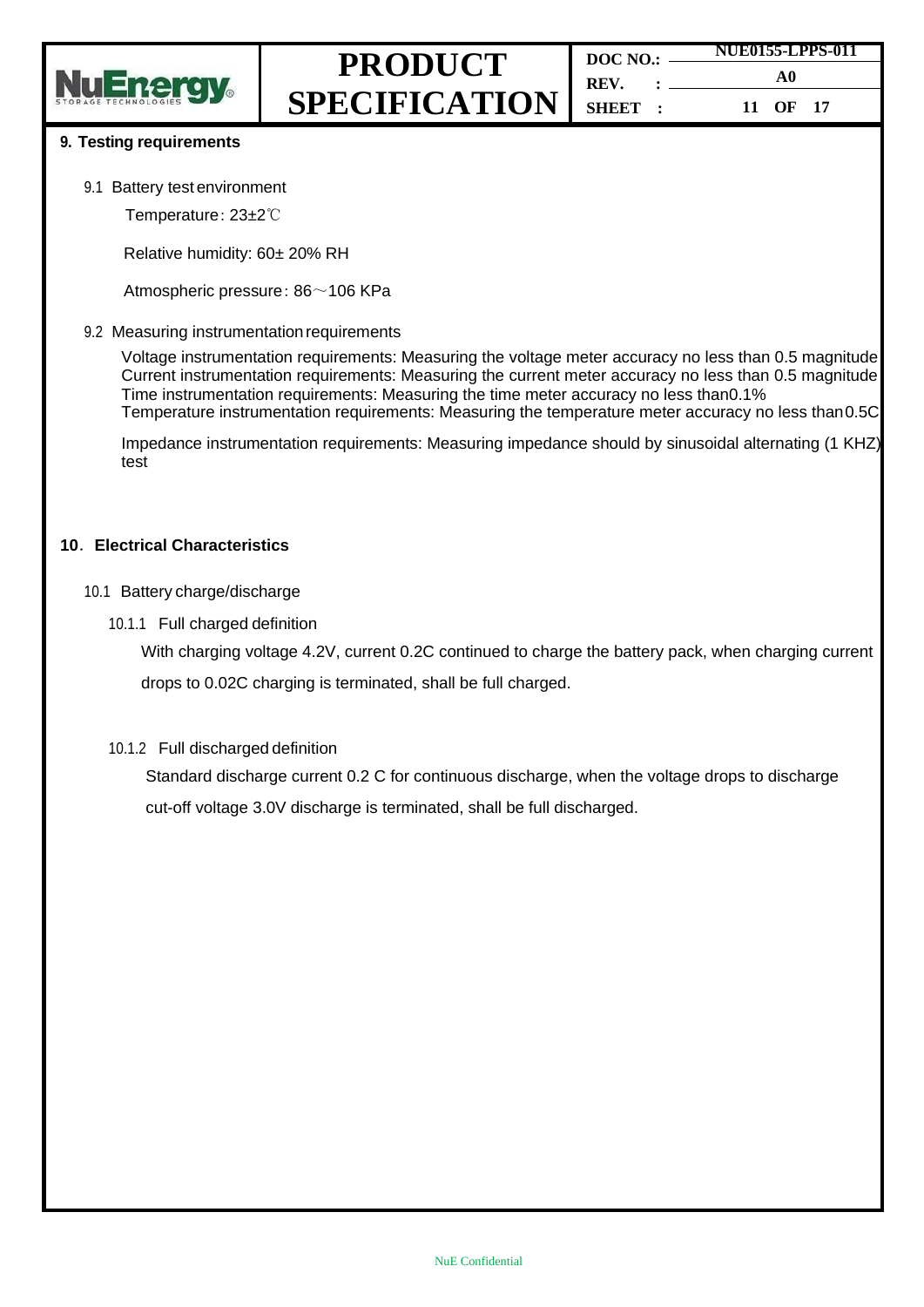

**DOC NO.: REV. : SHEET : NUE0155-LPPS-011 A0**

**12 OF 17**

#### <sup>11</sup>.Cell

#### 11.1 Performance parameters

| <b>No</b>      | Description           |   | Specification  | Remarks                                 |  |
|----------------|-----------------------|---|----------------|-----------------------------------------|--|
|                | Cell minimum capacity |   | 550mAh         | 0.2C discharge                          |  |
| $\overline{2}$ | Initial impedance     |   | ≤90mΩ          | 1kHz AC Impedance                       |  |
| 3              | Nominal voltage       |   | 3.7V           |                                         |  |
|                |                       |   | 6.7mmMax       | <b>Thickness</b>                        |  |
|                |                       | W | 25.3mmMax      | Width                                   |  |
| 4              | Dimensions            |   | 33.5mmMax      | Cell length (not including Tab sealant) |  |
|                |                       | A | 14.5±2.0mm     | Distance of tab center                  |  |
|                |                       | B | $2.0 + 0.2$ mm | Tab width                               |  |

#### 11.2 Cell outline drawing

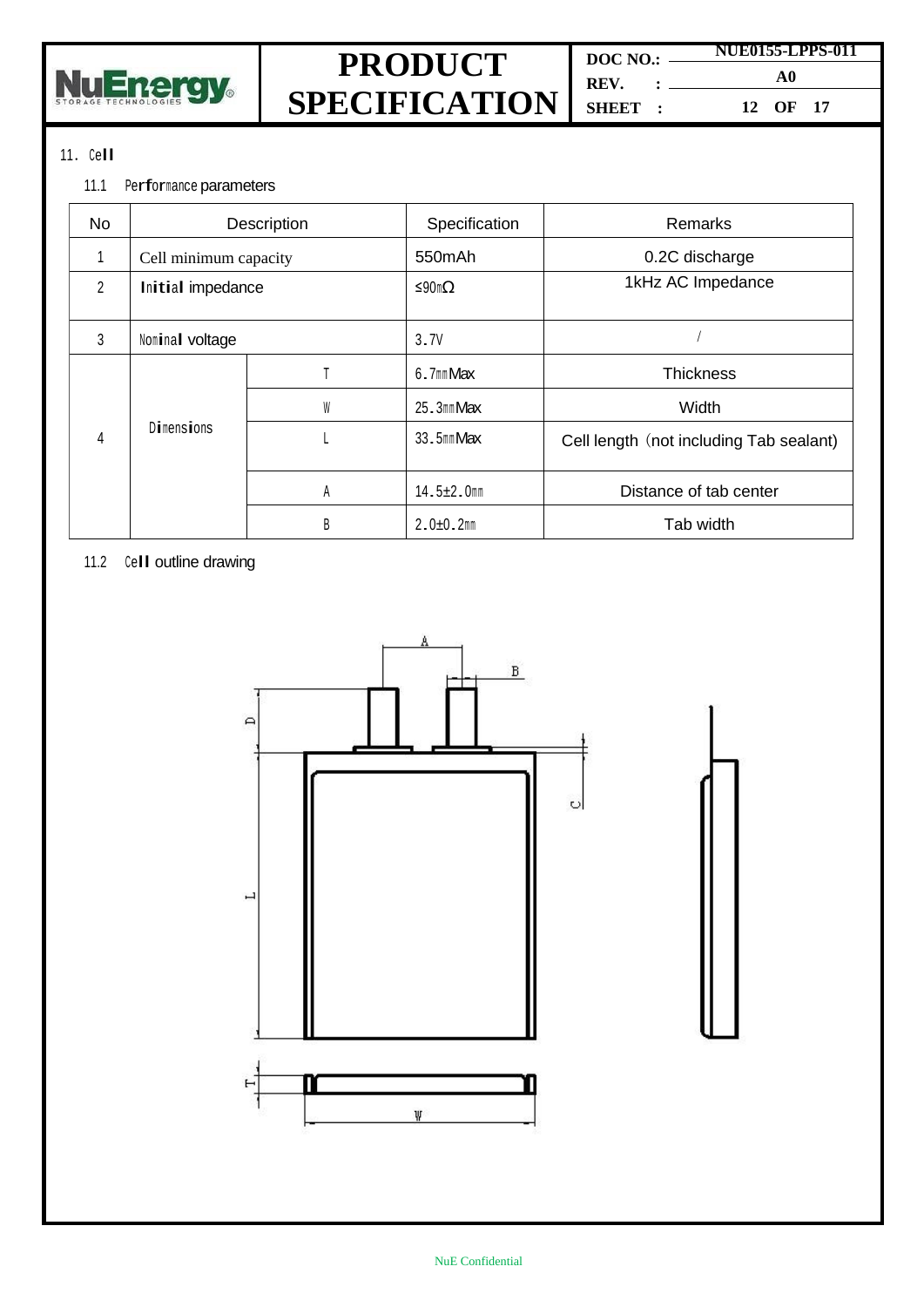

**DOC NO.: REV. : SHEET : NUE0155-LPPS-011 A0**

**13 OF 17**

### **12**. **Electric Protect Features**

| Item                      | Symbol             | Content                             | Criteria                                           |
|---------------------------|--------------------|-------------------------------------|----------------------------------------------------|
|                           | V <sub>DET1</sub>  | Over charge detection voltage       | 4.28±0.05V                                         |
| Over charge Protection    | tV <sub>DET1</sub> | Over charge detection delay time    | 200ms (MAX)                                        |
|                           | V <sub>REL1</sub>  | Over charge release voltage         | $4.10V + 0.1V$                                     |
|                           | V <sub>DET2</sub>  | Over discharge detection voltage    | $3.0 + 0.10V$                                      |
| Over discharge protection | tV <sub>DET2</sub> | Over discharge detection delay time | 100ms (MAX)                                        |
|                           | V <sub>REL2</sub>  | Over discharge release voltage      | 3.0V±0.1V                                          |
|                           | V <sub>DET3</sub>  | Over current detection voltage      | 80mV±30mV                                          |
| Over current protection   | $I_{DP}$           | Over current detection current      | MIN: 1.5A<br>MAX: 4.0A                             |
|                           | tV <sub>DET3</sub> | Detection delay time                | 20ms (MAX)                                         |
|                           |                    | Release condition                   | Cut load                                           |
|                           |                    | Detection condition                 | <b>Exterior short circuit</b>                      |
| Short protection          | <b>T</b> SHORT     | Detection delay time                | $1ms$ $(MAX)$                                      |
|                           |                    | Release condition                   | Cut short circuit                                  |
| Interior resistance       | R <sub>DS</sub>    | Main loop electrify resistance      | $V_c = 4.2V$ ; R <sub>DS</sub> $\leq$ 70m $\Omega$ |
| Current consumption       | $I_{DD}$           | Current consume in normal operation | 3.0µA Type<br>7.0µA Max                            |
| 0V Prohibition /allowance |                    | allowance                           |                                                    |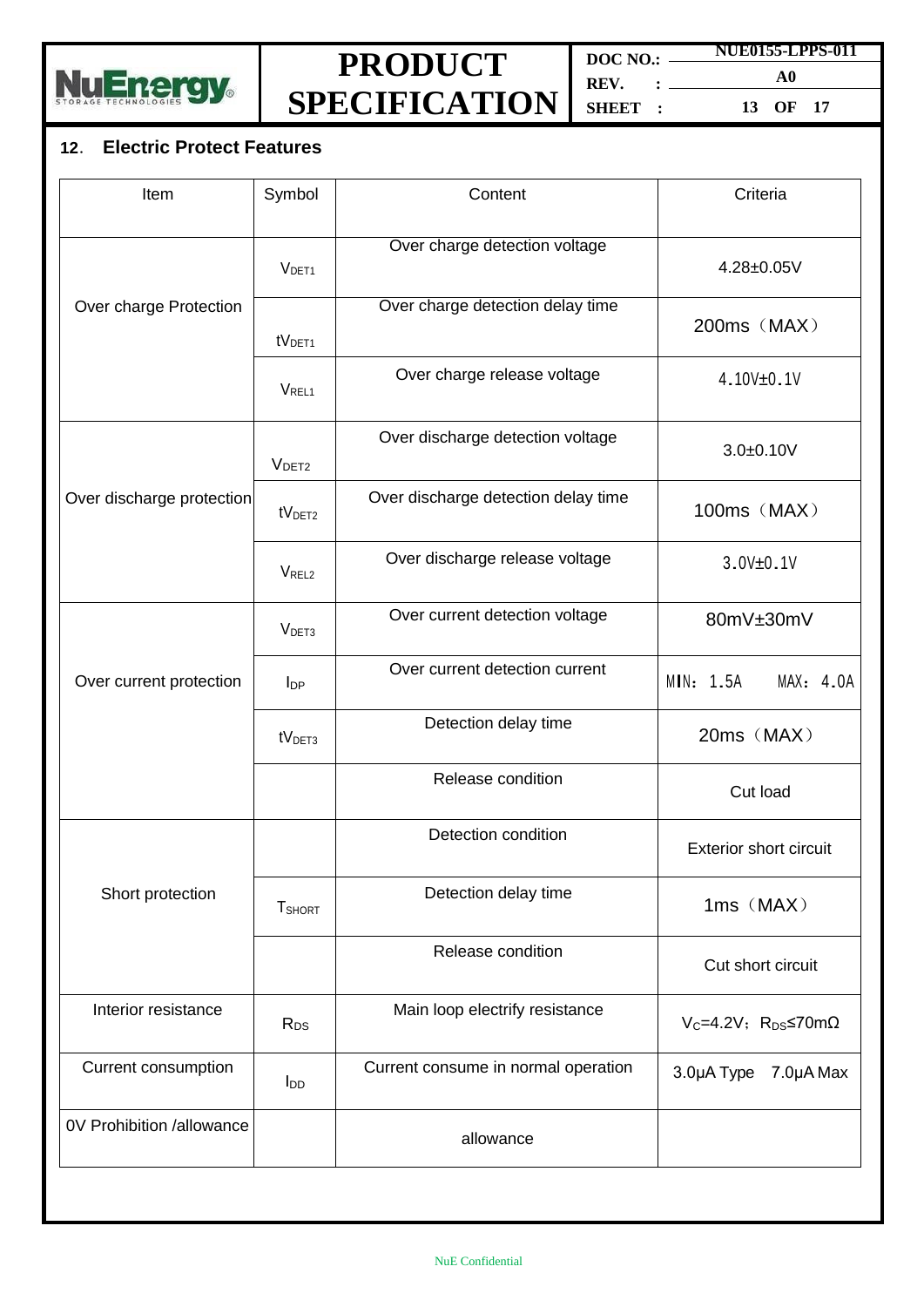

**DOC NO.: REV. : SHEET : NUE0155-LPPS-011 A0 14 OF 17**

#### **13**.**Schematic circuit diagram**



### **14. PCB Parts List BOM**

| Item | Part Name  | Description     | QTY        | Footprint | Supplier            | Note |
|------|------------|-----------------|------------|-----------|---------------------|------|
|      |            |                 |            |           |                     |      |
|      | U1         | S-8261DAA-M6T1U | <b>DCS</b> | SOT-23-6  | <b>SEIKO</b>        |      |
| 2    | Q1         | PE6968          | 1pcs       | TSSOP-8   | <b>SEMIONE</b>      |      |
| 3    | <b>PCB</b> | PCB1840-10      | l pcs      |           | Any approved vendor |      |

### **15. PCB Layout PCB**

Top Layer



### Bottom Layer

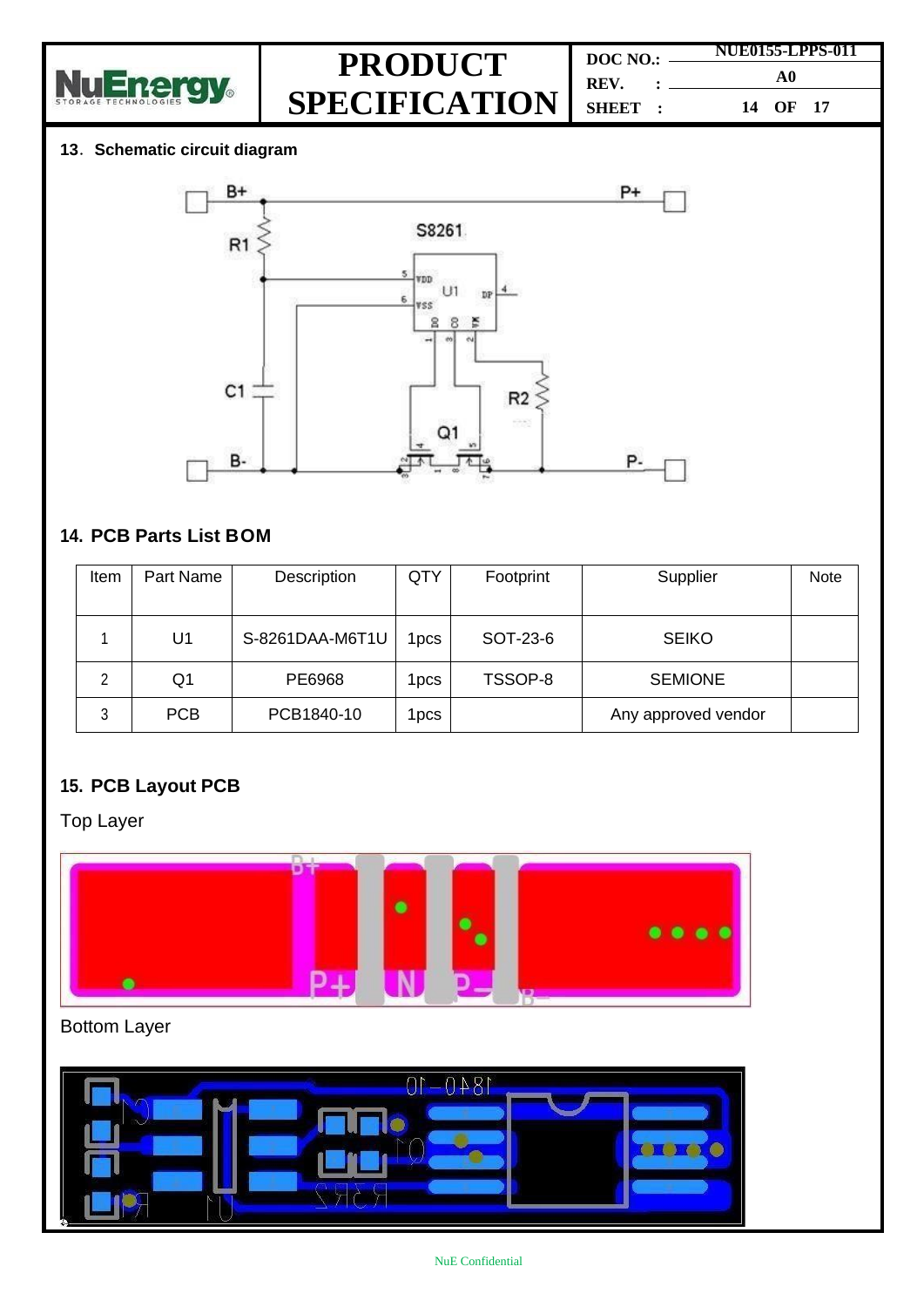

| DOC NO.: | <b>NUE0155-LPPS-011</b> |  |  |
|----------|-------------------------|--|--|
| REV.     | A0                      |  |  |
| SHEET :  | 15 OF 17                |  |  |

### **16. Package**

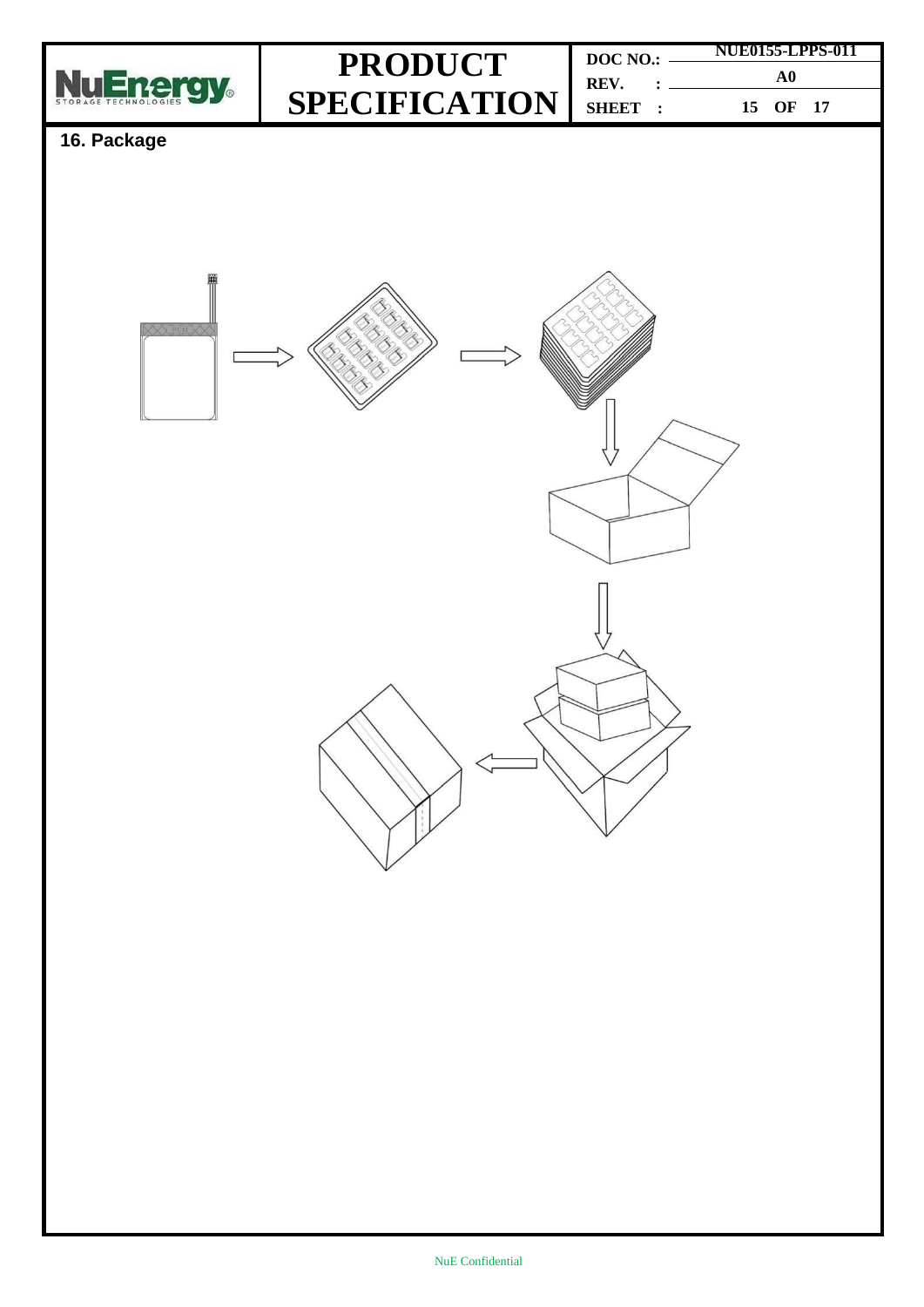

#### **17**.**Battery Precautions and Safety Instructions**

Please be sure to take to comply with the specifications and the following precautions to use with batteries, if any incidents occur due to not following the specification parameters, and maintenance conditions, NuEnergy Storage Technologies will not accept anyresponsibility. Limited Warranty Period is 1 year from date of manufacture.

- Maintenance: Please use 0.5C charge current to charge up battery to 60% SOC every 3-6 months to prevent over discharge and degradation while in storage. Every 12 months a full cycle shall be performed to prevent degradation.
- Before Use the battery, carefully read the instruction manual and battery labels.
- Needto usetheoriginalbattery charger andshould beplacedinadry ventilatedplace.
- Such as long-term when notinuse, the battery charger tocharge state halffull,remove the battery from the device and separated, to avoid metal contact with the battery, causing short-circuit or damage to the phenomenon.
- Inuse orduring storage, battery found there has been high fever, leakage, odor, distortion andother anomalies, please stop using it immediately and stay away from the battery.
- Donot short-circuitthebattery positive andnegative, andcareful nottoallowthe battery tomoisture, toavoid danger.
- When usingkeepaway from heat,High pressure environments, and donotbeat,hitthe battery.

Battery end of life should be immediately removed from the equipment, please properly handle security of

spent batteries, do notput intofireor water.